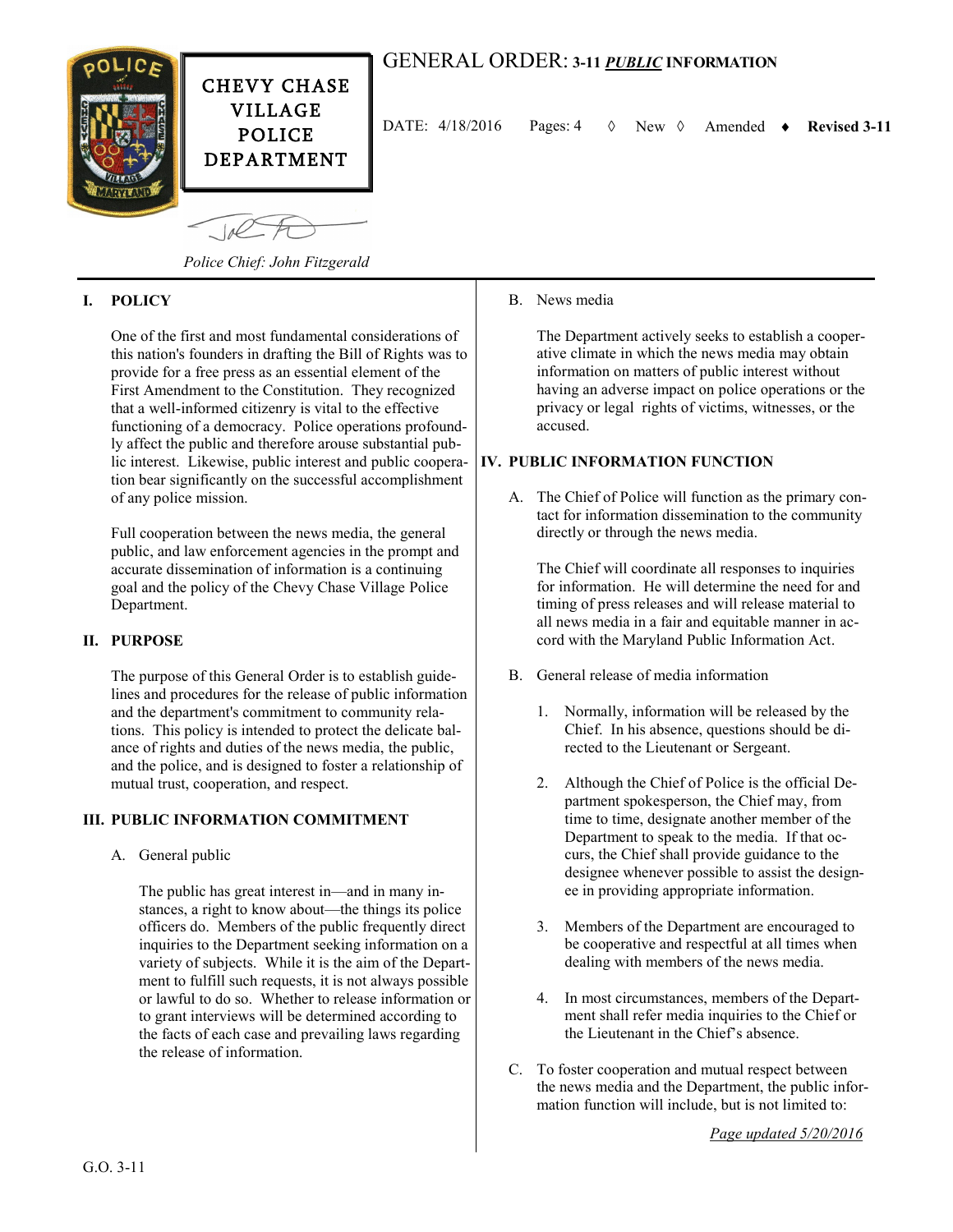- 1. Assisting news personnel at the scenes of incidents and in covering routine news stories;
- 2. Maintaining availability for on-call responses to the news media;
- 3. Preparing and distributing Department news releases; *and*
- 4. Arranging for, and assisting at, news conferences and/or cable television broadcasts.

## **V. PRESS RELEASES**

- A. Press releases shall be prepared as *needed to inform the public about important police events.*
- B. *The Department will disseminate its press releases via the Media Services Division (MSD) of the Montgomery County Police Department; MSD has the ability to quickly and simultaneously send a release to all news organizations in the area.*
- C. Generally, press releases will be available *on the Village website,* at the Village Administrative Office, and *in the Communications Center.*
- D. When making a news release in which other agencies have been involved, credit will be given to those agencies.
- E. The agency having primary *responsibility for the investigation* will be responsible for coordinating the release of information.

## **VI. NEWS MEDIA PERSONNEL**

- A. Officers *must* recognize the need for reporters and photographers to be present at scenes of policerelated incidents. Police officers must remain aware of citizens' rights to accurate, timely information concerning incidents requiring police response. Therefore, police officers at crime or other incident scenes must cooperate with members of the news media consistent with this General Order. Members of the media will be allowed the necessary and sometimes additional freedom to complete their tasks, provided that freedom does not interfere with the performance of the police function.
- B. At the scene of a police-related incident, whether a crime scene or incident of another nature, (i.e., major fire, natural disaster, serious accident, or other catastrophic event) the police have an obligation to preserve the integrity of the scene, to gather evidence, and assist injured victims. Accordingly, police personnel should define the crime scene area while investigation, evidence collection, and related activities are on-going and restrict the media from those

areas so as not to interfere with law enforcement operations.

- C. Taking photographs at scenes of incidents, crimes, or accidents will be done at the discretion of the news media, who will assume full responsibility for the use of such photographs or film. Should an incident take place on private property, news media representatives may be permitted on the scene upon completion of the investigation with the permission of the owner or person legally responsible for, or in control of, the property.
- D. Any problems encountered by either police personnel or media representatives in carrying out the provisions of this General Order should be reported in writing to the Chief of Police via the chain of command.

# **VII.RELEASE OF INFORMATION**

- A. The following information **will not** be released:
	- 1. The identity of *crime* victims *(unless the victim has consented in advance);*
	- 2. The identity of any suspect for whom a warrant or summons has not been issued or indictment returned;
	- 3. The existence of any prior criminal record or any information concerning the character or reputation of the accused or remarks which tend to establish the defendant as a "professional" criminal;
	- 4. The existence or contents of any confession, admission, or statement of the accused;
	- 5. The performance of any examination or test by the accused or the refusal or failure to submit to an examination or test;
	- 6. The identity of actual or prospective witnesses to crimes, other than the victim as mentioned above, or comments on the expected testimony or credibility of any witness;
	- 7. Any opinions as to the innocence or guilt of the accused, the merits of the case, the possibility of any pleas or negotiations, or the value of any evidence;
	- 8. The identity of any juvenile arrested who has not been certified by the Circuit Court as an adult. NOTE: A judge may authorize release of juvenile identity information when the crime is a felony or the juvenile is sentenced as an adult.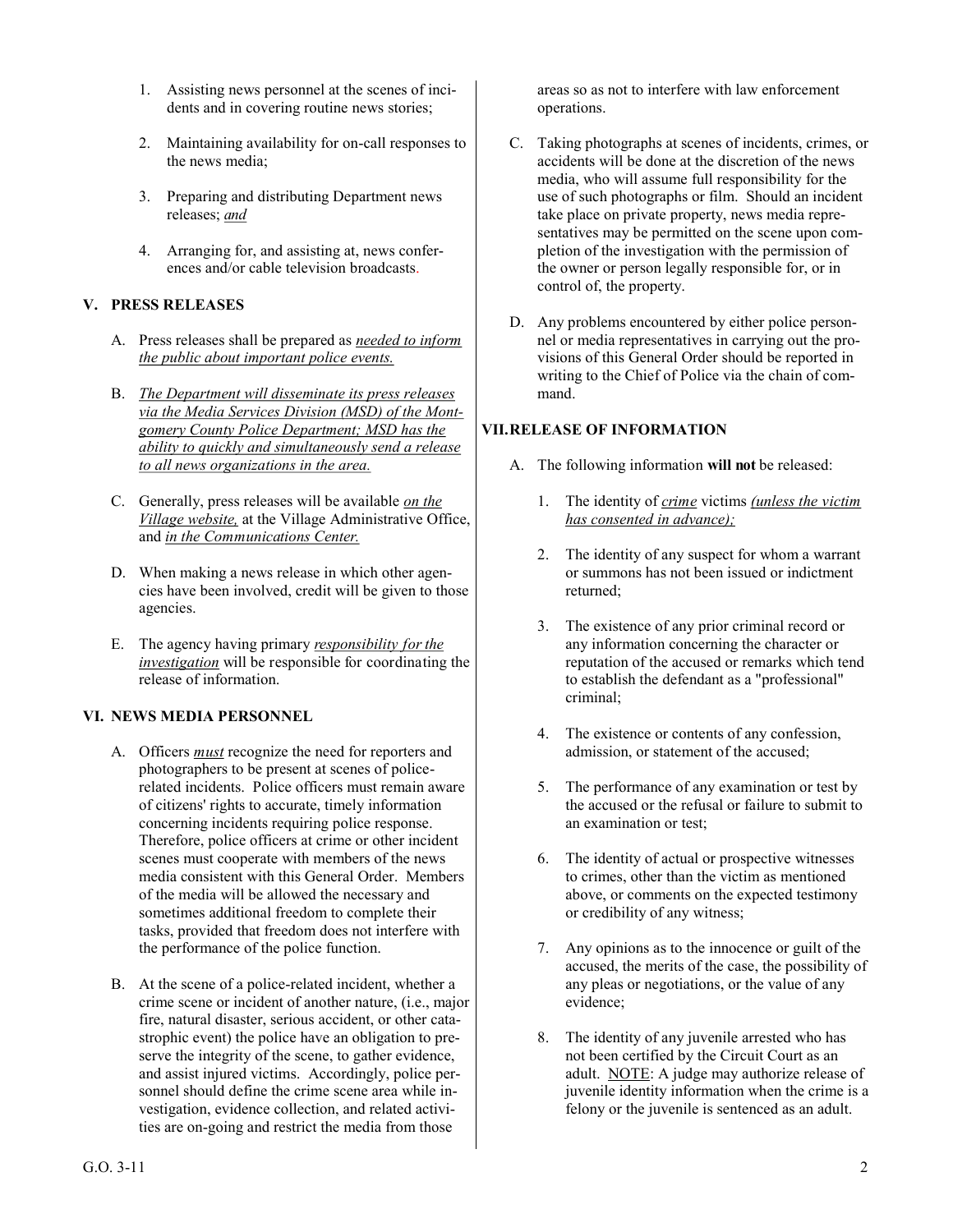- 9. The names of *a decedent* prior to the notification of next of kin;
- 10. Comments which tend to suggest that a defendant has aided in the investigation;
- 11. Information concerning the planning of raids or other specialized enforcement efforts;
- 12. Information which would hinder, impede, or otherwise interfere with an on-going investigation.
- B. Release of information pertaining to juveniles
	- 1. Criminal*/delinquent* offenses The juvenile's name, address, or other distinctly unique information which would serve to identify a juvenile may NOT be released. Age, sex, city of residence, and details of the offense MAY be released;
	- 2. *Collisions* If traffic charges are or may be placed as a result of an accident investigation, juvenile identity information will be withheld.
- C. Crime or incident information to be released upon media request includes:
	- 1. The type of event or crime, when and *the hundred block* where it occurred, including a brief synopsis of facts concerning the incident;
	- 2. Information concerning property loss, physical injuries, or death, after notification of next of kin;
	- 3. Information concerning the type and length of investigation;
	- 4. Information concerning the existence of suspects may be released, if it is felt that public assistance is needed for the location *or identification* of a suspect or evidence.
	- 5. If a warrant has been *issued or* executed, the name, address, description, etc., of that person *may* be released.
- D. After an arrest of an *adult,* the following may be released upon media request:
	- 1. Defendant's name, age, *street and city of* residence, and other factual background information;
	- 2. Nature of the charge upon which the arrest is made;
- 3. Identity of any assisting agencies;
- 4. Circumstances surrounding the arrest, including the place of arrest and the identity of the arresting officers;
- 5. Custody status;
- 6. Dates of various hearings;
- 7. Photographs of the defendants without the police identification data may be furnished, if readily available in current files.
- E. Names of officers providing information to the media may be given to the media and published. Addresses and telephone numbers of police personnel will not be released.

# **VIII.SIGNIFICANT EVENTS**

Notifications of police and Village officials concerning significant events will be made in accordance with General Order 5-23.

#### **IX. THE GENERAL PUBLIC—VIDEO RECORDING AND PHOTOGRAPHING POLICE OFFICERS**

Police officers and police departments continue to face embarrassment and lawsuits when officers illegally interfere with persons who photograph or video record police officers in the performance of their duties.

- A. Individuals have a First Amendment right to record police officers in the public discharge of their duties. The right to record is not limited to streets and sidewalks—it includes areas where individuals have a legal right to be present, including an individual's home or business, or other public or private property where the person has a right to be present, including the common areas of facilities or buildings.
- B. Members of the press and members of the general public enjoy the same rights in any area accessible to the general public. No individual is required to have or to display 'press credentials' in order to exercise his/her right to observe, photograph, or record police activity taking place in an area accessible to, or within view of, the general public.
- C. Officers must not search or seize a camera or recording device without a warrant except under very limited circumstances as described herein.
- D. Officers are prohibited from threatening, intimidating or otherwise discouraging any individual from recording police activities.